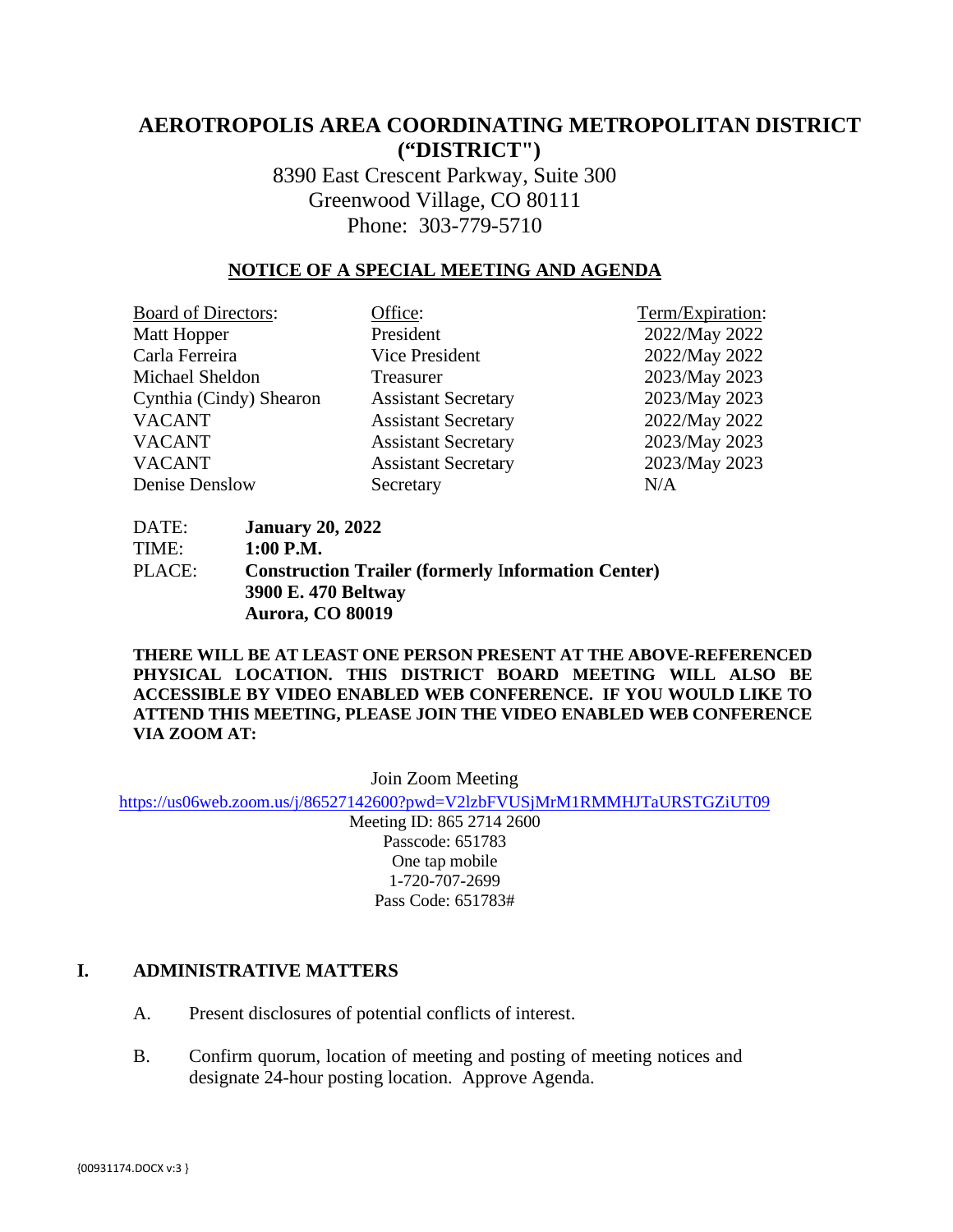Aerotropolis Area Coordinating Metropolitan District January 20, 2022 Agenda Page 2

> C. Public Comment. Members of the public may express their views to the Board on matters that affect the District that are otherwise not on the agenda. Comments will be limited to three (3) minutes per person.

## **II. CONSENT AGENDA**

Consent Agenda – These items are considered to be routine and will be ratified by one motion. There will be no separate discussion of these items unless a board member so requests; in which event, the item will be removed from the Consent Agenda and considered in the Regular Agenda.

• Review and consider approval of November 18, 2021, December 16, 2021 and December 22, 2021 special meeting minutes (enclosures).

## **III. FINANCIAL MATTERS**

- A. Consider approval of payment of claims for operating costs, in the amount of \$67,224.76 (numbers based upon information available at time of preparation of Agenda, final numbers to be presented by accountant at meeting) (enclosure).
- B. Review and accept cash position report dated November 30, 2021, updated as of January 18, 2022 (enclosure).
- C. Discuss and consider approval of recommendation to the CAB for acceptance of the CAB and District Engineer's Report and Verification of Costs Associated with Public Improvements Draw No. 43 Engineer's Report and Verification of Costs No. 21 prepared by Schedio Group LLC (to be distributed).

#### **IV. CAPITAL PROJECTS**

A. Discuss and acknowledge funding sources in the total amount of \$6,630,660.02\* prepared by the District's accountant (enclosures - summary and list of checks):

| CAB (A Bonds) | \$5,529,875.83           |
|---------------|--------------------------|
| CAB (B Bonds) | 9,665.25<br>$\mathbf{s}$ |
| ARTA          | \$1,038,943.93           |
| <b>ATEC</b>   | 47,517.01<br>\$          |
| Developer     | 4,658.00<br>$\mathbb{S}$ |
|               |                          |
| Total:        | $$*6,630,660.02$         |

\* Numbers based upon information available at time of preparation of Agenda, final numbers to be presented by accountant at meeting.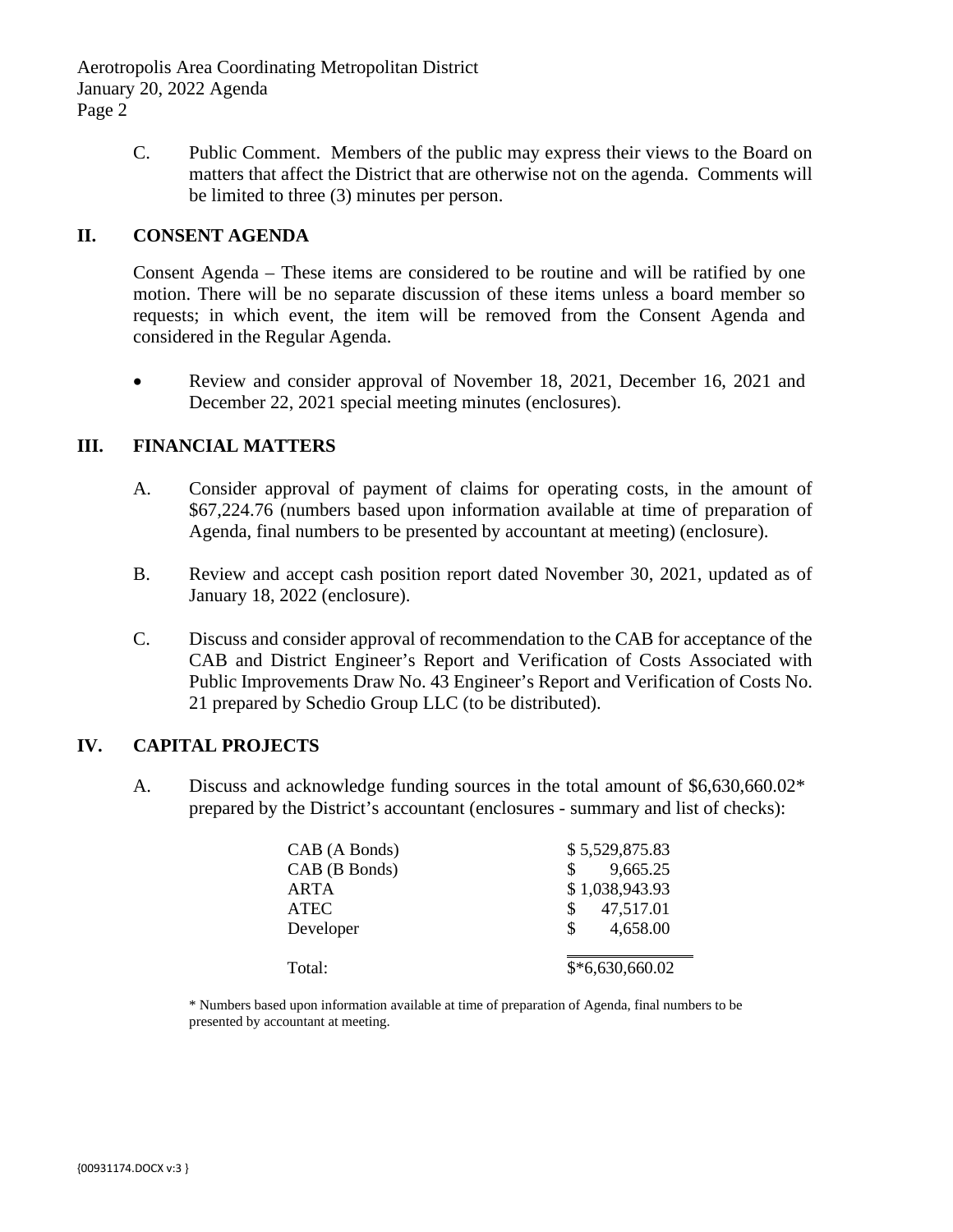#### **District Capital Projects**:

- B. Discuss and consider Lender Commitment to fund and approve **Task Order No. 09** to **Master Service Agreement ("MSA")** for Program Management, Design and Construction Services (Aerotropolis Regional Transportation Authority ("**ARTA**") Projects) by and between the District and **AECOM Technical Services, Inc.,** for TAH Parkway Phase 2 (Time and Materials), in the amount of \$3,408,002.00, subject to approval of the Construction Committee.
- C. Discuss and consider Lender Commitment to fund and approve **Task Order No. 11** to **MSA** for Program Management, Design and Construction Services (ARTA Projects) by and between the District and **AECOM Technical Services, Inc.,** for Aerotropolis Parkway  $26<sup>th</sup>$  to  $48<sup>th</sup>$  (Time and Materials), in the amount of \$3,117,539.00, subject to approval of the Construction Committee.
- D. Discuss and consider Lender Commitment to fund the approve of **Change Order No. 65** to the **Construction Management Agreement (CMAR)** by and between the District and **JHL Constructors, Inc.** for Tributary T Aurora Parkway Phase 3 and Main Street Phase 3 (Haul, Place and Grade the Northwest Corner of the Roundabout Required to Install Landscape Walls), in the amount of \$14,026.38, subject to approval of the Construction Committee.
- E. Discuss and consider Lender Commitment to fund the approve of **Change Order No. 66** to the **Construction Management Agreement (CMAR)** by and between the District and **JHL Constructors, Inc.** for Tributary T Aurora Parkway Phase 3 and Main Street Phase 3 (Install the Road Base for Temporary Access Road and Weed Removal), in the amount of \$16,174.09, subject to approval of the Construction Committee.
- F. Discuss and consider Lender Commitment to fund the approve of **Change Order No. 67** to the **Construction Management Agreement (CMAR)** by and between the District and **JHL Constructors, Inc.** for Tributary T Aurora Parkway Phase 3 and Main Street Phase 3 (Skim Coating Concrete Columns on Bridge per RFI-181), in the amount of \$47,211.48, subject to approval of the Construction Committee.